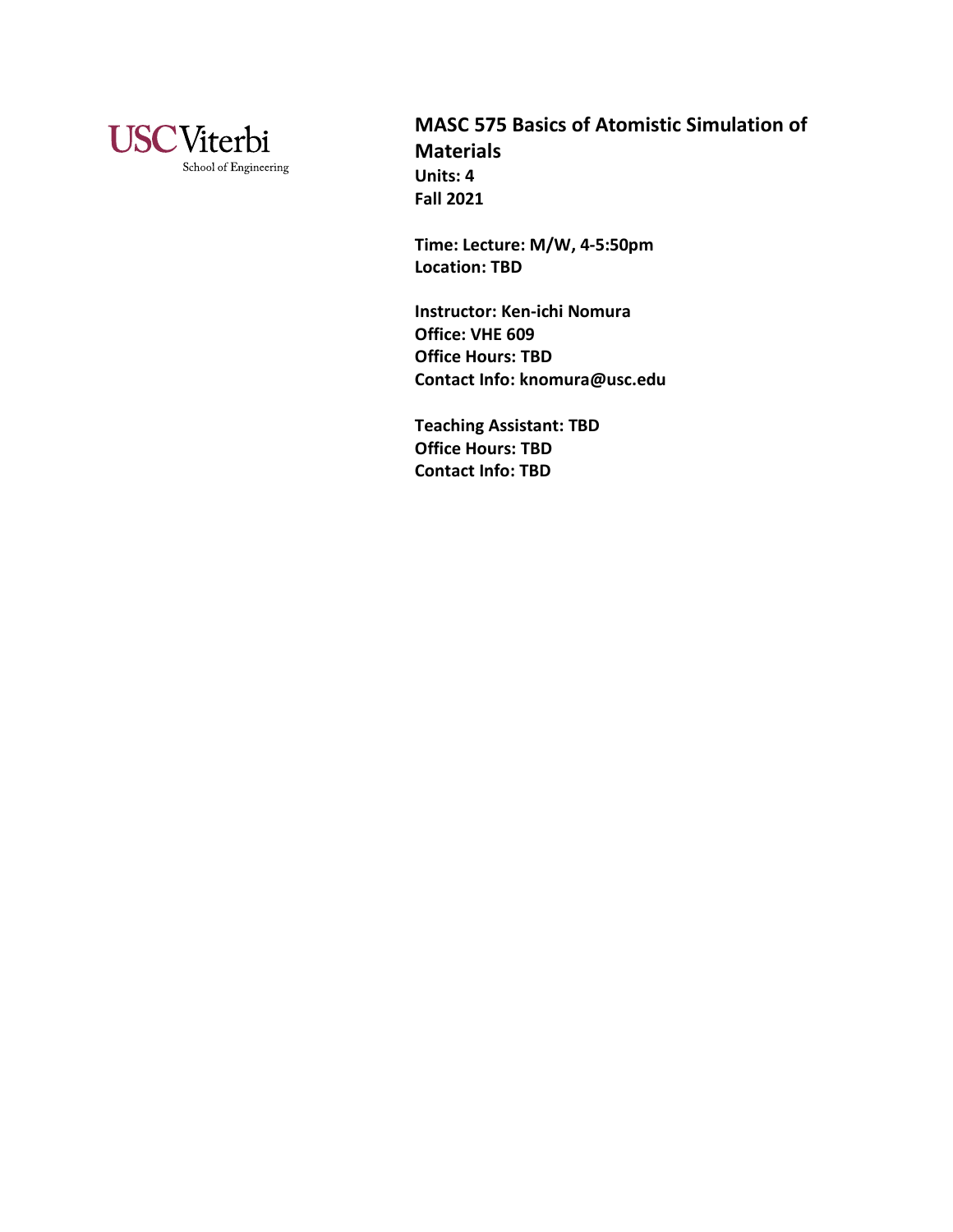### **Course Description**

This course introduces basics of atomistic simulation methods with special focuses on Molecular Dynamics (MD) and Monte Carlo (MC) simulations. Due to the rapid advances of high-performance parallel computers, atomistic simulation has become an essential tool to investigate material structures and properties. The course provides overview of atomistic simulations, their applications, underlying theory and algorithms. Hands-on projects using the USC Advanced Research Computing supercomputer develops solid understanding of how to design and perform materials simulations. This course is designed for graduate students with any science and engineering background. No prior experience of programming is necessary.

# **Learning Objectives**

In this course, students will learn materials modeling and simulations in order to:

- 1. Develop solid understanding of basic concepts and algorithms in atomisitic materials modeling.
- 2. Understand how to characterize and study materials properties.
- 3. Design and perform atomisitic simulations on the USC CARC computers.

# **Prerequisite(s):** None **Recommended Preparation**: None

### **Course Notes**

Grading type: letter grade. All course notes will be provided on Blackboard.

# **Technological Proficiency and Hardware/Software Required**

Personal laptop computer is necessary to access the HPC server and work on the projects. Students will be provided materials simulation programs and individual HPC account for the projects.

# **Recommended Readings and Supplementary Materials**

*Understanding Molecular Simulation – From Algorithm to Applications by Frenkel and Smit (ISBN-13: 978- 0122673511)*

Reading materials will be given in the class and posted on Blackboard.

# **Description and Assessment of Assignments**

The learning outcome is assessed by four tests, two projects, and final project review. One test will be given roughly every month (four tests in total) on topics covered in the lectures during each period. MC and MD projects provides solid understanding and hands-on experiences of the simulation methodologies. During the final week each student will meet with instructor to go through project reports, discuss the subject, and be given comments and feedbacks.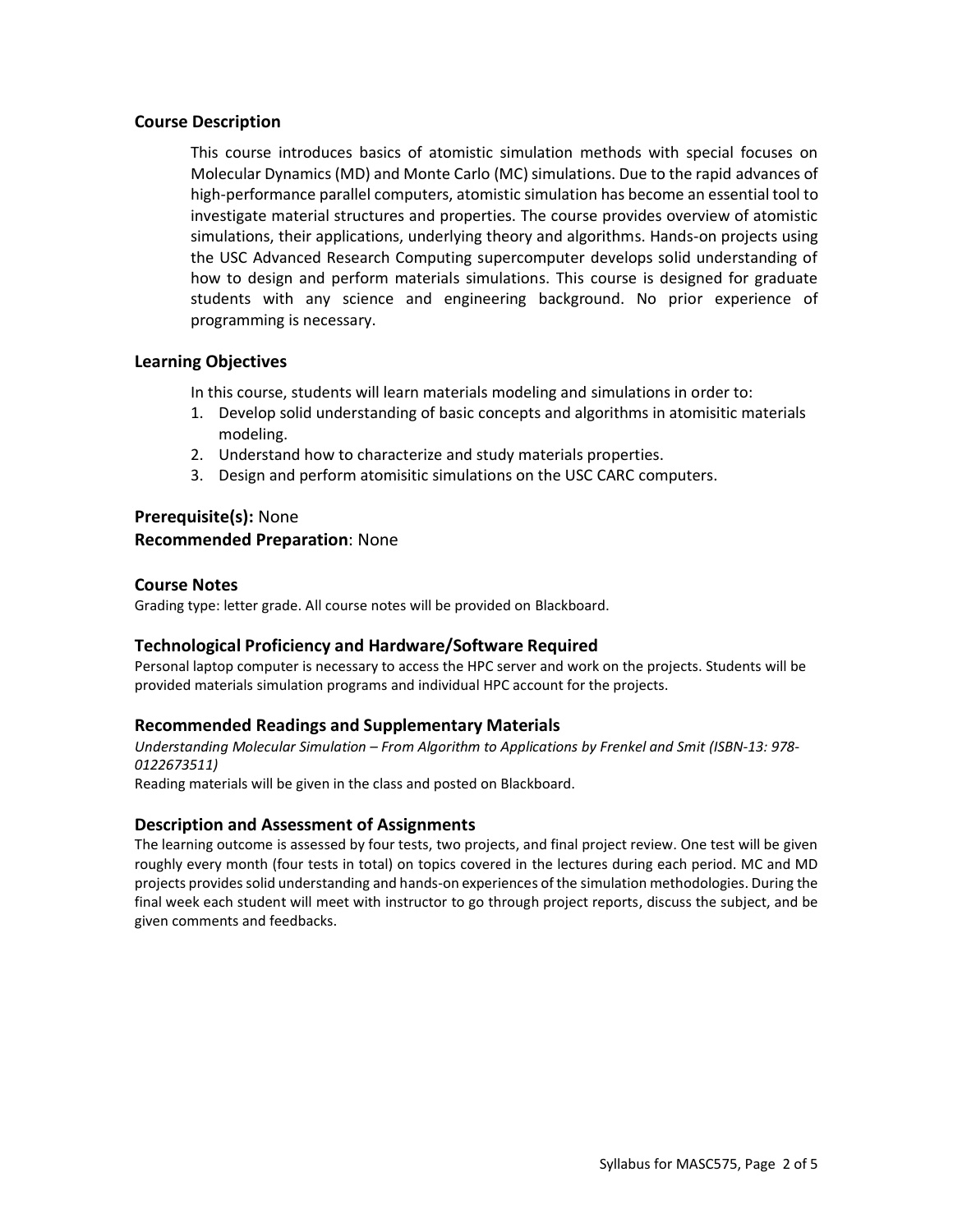# **Grading Breakdown**

| <b>Assignements</b> | <b>Points</b> | % of Grade |
|---------------------|---------------|------------|
| Homework            | 20            | 20%        |
| Exams               | 30            | 30%        |
| Projects            | 50            | 50%        |
| Total               | 1ሰበ           | 100%       |

# **Assignment Submission Policy**

MC project due is in two weeks and MD project is due in four weeks.

### **Grading Timeline**

Each test will be graded within two weeks. The grade will be posted on Blackboard.

# **Course Schedule Breakdown**

- **Introduction:** Course Overview & HPC Account Setup
- **MD Basics:** Interatomic Potential, Numerical Discretization, Force Derivation
- **Time Integrators:** Verlet and velocity-Verlet algorithms
- **Initial and Boundary Conditions:** PBC and MIC, crystal structures
- **Atomic Velocities:** Probability Density Functions and Transformation of Coordinates
- **Canonical ensemble:** Partition Function, Mean and Fluctuation, Specific Heat
- **Ensemble Method:** Lagrangian and Hamiltonian Dynamics, Isothermal and Isobaric ensembles, Applications of Ensemble Methods
- **Hands-on :** Linux, High-performance Computing, Fortran Programming, MC and MD projects

# **Statement on Academic Conduct and Support Systems**

#### **Academic Conduct:**

Plagiarism – presenting someone else's ideas as your own, either verbatim or recast in your own words – is a serious academic offense with serious consequences. Please familiarize yourself with the discussion of plagiarism in SCampus in Part B, Section 11, "Behavior Violating University Standards" [policy.usc.edu/scampus-part-b.](https://policy.usc.edu/scampus-part-b/) Other forms of academic dishonesty are equally unacceptable. See additional information in SCampus and university policies on scientific misconduct[, policy.usc.edu/scientific](http://policy.usc.edu/scientific-misconduct)[misconduct.](http://policy.usc.edu/scientific-misconduct)

#### **Support Systems:**

*Counseling and Mental Health - (213) 740-9355 – 24/7 on call* [studenthealth.usc.edu/counseling](https://studenthealth.usc.edu/counseling/)

Free and confidential mental health treatment for students, including short-term psychotherapy, group [co](https://engemannshc.usc.edu/counseling/)unseling, stress fitness workshops, and crisis intervention.